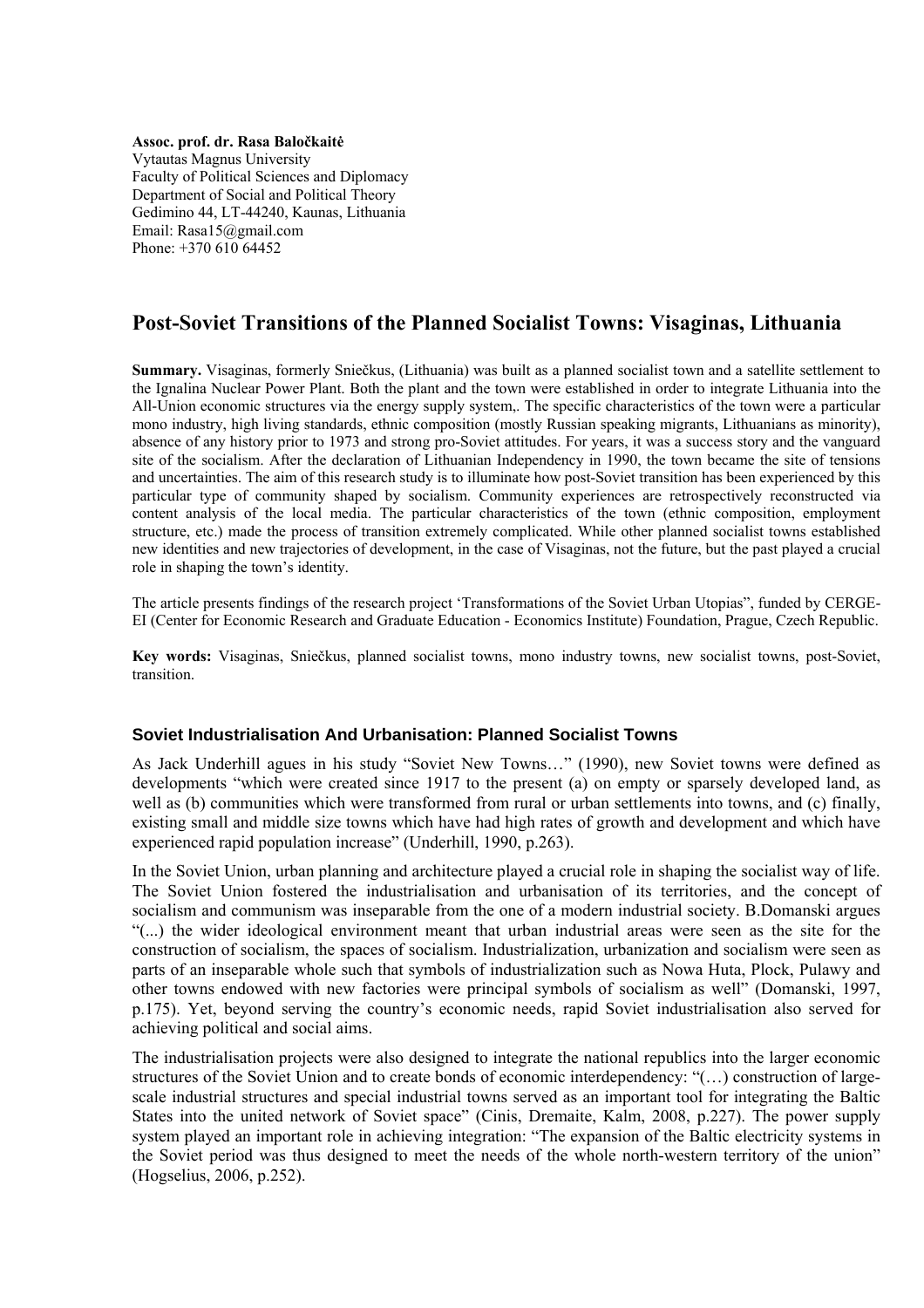Both after the Bolshevik revolution in Russia and in the new Central European territories after WWII, one of the challenges for the Soviet authorities was to create, materially and discursively, a working class. The working class communities were created by fostering industrialisation and urbanisation, new towns and settlements were built around new factories, plants and steelworks. The Soviet urban settlements were the workers' sites in the workers' state, they represented the regime's attempts to reshape the societies, remake the tradition and kinship-based communities, to emancipate people from the 'idiocy of rural life' (Marx and Engels, 1967[1888], 84) and to construct new socialist subjectivities, i.e. "to make a Soviet working class" (Hamilton 1979; Koenker 1985; Crowley and Siegelbaum 1995; Brunnbauer 2008).

Soviet authorities promoted industrialisation and urbanisation on the margins of the Soviet empire where political support for the Soviet system was relatively weak due to the national sentiments and collective memories of lost political independence. "Many people claim, that the construction of Nowa Huta was punishment for the regions weak vote in the 1946 referendum (….) It is popularly suggested that one of the express purposes of locating the steelworks and the great new industrial town so close to Krakow, yet in a predominantly rural area to the east, was to transform the region into a course of support for socialism, to 'remake Krakow into proletarian city' (Ryder, 1990, p.223) and to 'facilitate the diffusion of the working class into Krakow' (Regulska ,1987, p.328)" (Stenning, 2000, p.100).

The main principles of Soviet urbanism have been defined by Nikolai Miliutin in his famous . Sotsgorod: The problem of building socialist cities" (1930) and later on in "The Ideal Communist City" (Gutnov at al, 1968). The most well-known "planned socialist towns" were Nowa Huta and Tychy in Poland, Prypiat and Slavutich in Ukraine, Novoplotsk and Soligorsk in Belarus, Eisenhuttenstadt and Schwedt in Germany, Dimitrovgrad in Bulgaria, Angarsk, Komsomolsk, Magnitogorsk in Russia, Šturovo in Slovakia, and many others. As the cities differ strongly in the industrial, demographic, urban composition, varying working labels were applied to specify them – they were called "mono industrial towns" (Cinis, Dremaite, Kalm, 2008), "new socialist towns" (Bernhardt, 2005), "new Soviet towns" (Underhill, 1990), "spaces of socialism" (Stenning, 2005), or, to contrary, "soviet urban anomalies" (Vseviov, 1995).

There is a substantial amount of academic literature on planned socialist towns. Jack Fisher (1962) in his famous essay "Planning the City of Socialist Man" examined the objectives of socialist urban planners to create, via unique urban patterns, a new kind of socialist subjectivity. Joanna Regulska (1987) and Andrew Ryder (1990) researched the growth of Polish towns under socialism. More recently, Boleslaw Domanski (1997) argues that forced industrialisation was the primary means of social engineering and control over the Soviet towns. Katherine A. Lebow (2001) examines the construction of Nowa Huta in a historical perspective, Ruth May (2003) and Jorn Janssen (2000) provides a historical retrospective on Stalinstadt (Eisenhuttenstadt now), Christoph Bernhardt (2005) analyses the cases in three German planned towns, Einsehuttenstadt, Schwedt and the Berlin Marzahn area. Andis Cinis, Marija Dremaite, and Mart Kalm (2008) examine the three purpose-built industrial settlements in the Baltics, i.e. Sillamäe (Estonia), Stučka (Aizkraukle now, in Latvia) and Visaginas (Sniečkus) in Lithuania.

Being vanguard areas of socialism for decades, the planned socialist towns experienced dramatic transformations during the post-Soviet period. Besides the general difficulties of transition (inflation, privatisation, unemployment, changing legal basis, etc.), the communities of the planned socialist towns experienced troubles of their own: economic troubles related to the decline of the main industrial site in the mono industrial town, strong socialist values and working class identities clashing with the entrepreneurial spirit of capitalism, a particular ethnic composition bringing the community into conflict with the rest of the society, difficult coping with the (unwanted) socialist past and absence of new viable identities.

The research on the post-Soviet developments of the planned socialist towns is rather episodic. Jack Underhill (1990) argues that perestroika and the "nationalist ferment" of the 1990s threaten the centrally planned Soviet urban projects and make the communities resistive to the post Soviet changes. Alison Stenning (2000, 2003, 2004) analyses the social processes in socialist and post-socialist Nowa Huta (Poland), Jack Wawrzynski (1986) and Marek S. Szczepański (1993) illuminate the social change in post-socialist Tychy (Poland). Scribner Charity (2000) explores how a former outpost of socialism, Eisenhuttenstadt, is becoming an open air museum of socialism. In a more indirect way, Craig Young and Sylvia Kaczmarek (2008) provide a brilliant analysis of the transformations of post socialist urban identities and strategies of coping with the Soviet urban heritage by examining the case of Lodz (Poland).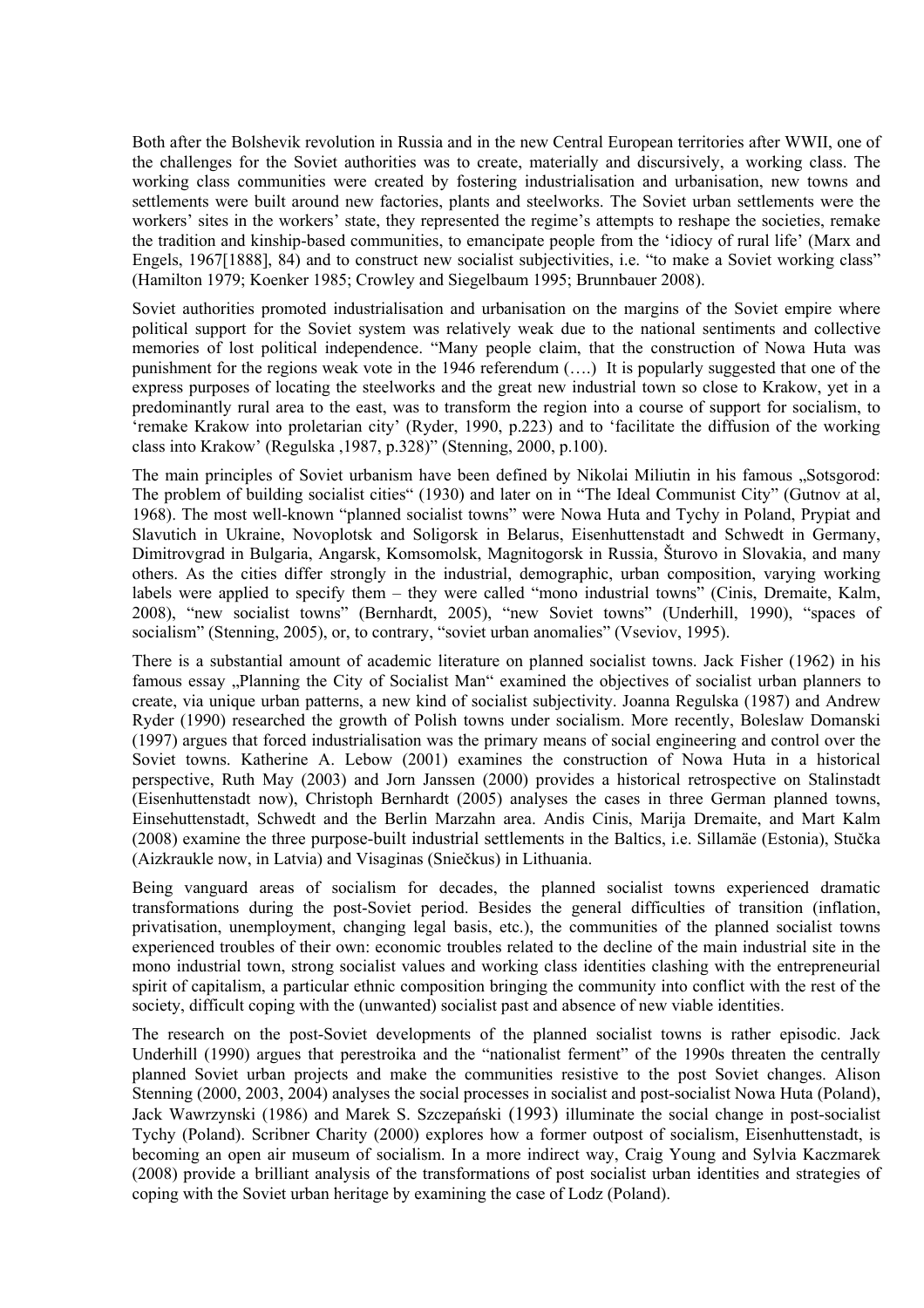The processes of post-Soviet transitions have been analysed by many authors (Yurchak 2002, 2005; Verdery 1996; Burawoy 1999; Sampson 2002; Ries 1997, 1999, 2002, 2009; Gal and Kligman 2000a, 2000b; Wedel 1995, 1999, etc.) under the newly appearing category of *transitology.* Yet, transitology commonly seeks to explain the generalities of transition. Research on the post-Soviet transformations in the planned Soviet towns focuses, on the contrary, on the particularities of transition, i.e. on specific communities that are resistant and reluctant to transition. Notable exceptions are the works of David Kideckel (2001, 2004) and Daniel Walkowitz (1993). The central focus of their research is mining settlements in Romania and Ukraine, usually overdeveloped mono industrial outposts of socialism. Although the historical origins of the settlement reach mid-nineteenth century, they resemble the planned socialist towns, both in the employment and ethnic structure, and provide valuable insight for understanding their post-Soviet transformations.

During the post-Soviet years, all the planned socialist towns experienced radical transformations. Some of them have successfully adjusted to the new market conditions, others have started shrinking or have been redivided and others became like open air museums of socialism. This article investigates the case of Visaginas, a socialist planned town and satellite settlement to the Ignalina Nuclear Power Plant.

## **Visaginas: Urban Utopia or Urban Anomaly**

Visaginas (Sniečkus) is the satellite urban settlement to the Ignalina Nuclear Power Plant (INPP). The INPP, founded by a decision of the Soviet leadership in 1973, was supposed to become the largest nuclear power plant in the world. The workers' settlement was built following the guidelines traced by the Soviet architects V.Akulin and M.A.Belyi, i.e. people who had already planned other Soviet 'atomic' cities – Shevchenko (today Aktau, in Kazakhstan), Navoi (in Uzbekistan) and Sosnovyi Bor (near Leningrad). V.Akutin, b. 1930, had already been awarded a Russian National Award for designing industrial towns, M.A. Belyi also was a member of a planners' group for Akademgorodok of Novosibirsk (Cinis, Dremaite, Kalm, 2008, 243). The structure of the town was a standard 'butterfly' pattern (also used in Sosnovy Bor), consisting of the main 'body' and rounded 'wings'.

In 1975, the first founding stone of the town was laid during the huge official meeting. The town was inhabited mostly by immigrant workers from different corners of the Soviet Union, so the local community consisted of individuals free of "irrational remnants" such as historic roots or national sentiments. The town was named after the first secretary of the Central Committee of the Lithuanian communist party, Antanas Sniečkus (just like the Latvian Soviet settlement named after the Latvian Bolshevik party leader Peteris Stučka). The moving in of the first settlers was celebrated in 1977, on Lenin's birthday on April 22.



For a few decades, Visaginas was the most rapidly growing city. During 1979–1989, more than 25,000 immigrants arrived in the city (Kavaliauskas, 1999, p.30).

Data from: Kavaliauskas, 2003.

Work started at the plant in 1983. The second reactor was scheduled for launch in 1986. However, in 1986 the Chernobyl catastrophe shed strong doubts about the legacy of the Ignalina Nuclear Power Plant. The launch of the second reactor was postponed for a year as a consequence of the Chernobyl accident. Due to requests by the Lithuanian Green movement, construction of the third reactor was suspended and its demolition began in 1989. The national rebirth movement and the declaration of Lithuanian independency caused strong antagonism between the community of the town and the rest of Lithuania. In 1992, Sniečkus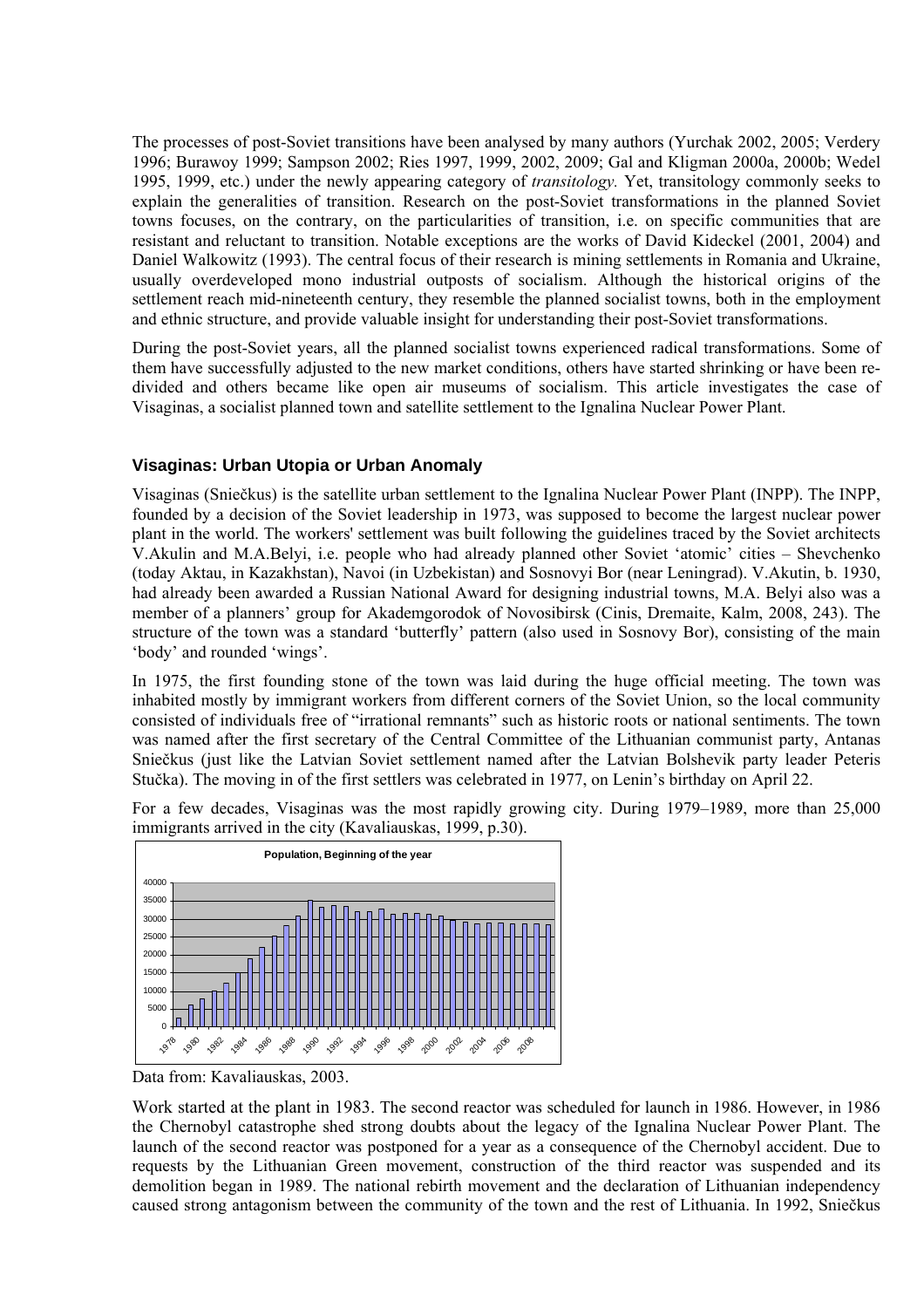was renamed Visaginas, however, the tensions lasted. The Ignalina power plant is considered to be of a similar type to the Chernobyl power plant. Following the requirements of the EU, the first reactor of INPP was stopped in 2004, the second reactor in 2009. The mono industrial structure of the town, long with other factors, made the post-Soviet transition complicated.

 **Visaginas as a town without any history prior to 1973.** Most of the planned socialist sites have been built as annexes to existing cities (Nowa Huta to Krakow), or on the basis of one or more local settlements (Tychy in Poland, Petőfibánya, Bátonyterenye and Ajka in Hungary, Dimitrovgrad in Bulgaria, Štúrovo in Slovakia), etc. Consequently, it led to confronting narratives and cultural clashes between newcomers and old inhabitants (Krakow and Nowa Huta), as well as the appearance of the problem of one "centre" or multiple "centralities" (Tychy). Nevertheless, the pre-Soviet history gives a feeling of identity and continuation, especially when decommunisation started during the post-Soviet period. Visaginas, together with Aizkraukle (Latvia) and a few other cases, are unique settlements, since there is nothing in the area dating earlier than the construction of the town. Here, the Soviet authorities started with the *tabula rasa* without any previous inscriptions. During the post-Soviet period, when communities had to cope with the largely denounced Soviet past and seek alternative identities, the absence of pre-Soviet history made it problematic.

 **Visaginas as a site of privilege.** Visaginas was the settlement for the workers of the nuclear power plant. Due to the importance of nuclear energy, both the town and the power plant were under the jurisdiction of the All-Union institutions, which assured above average life standards, compared to the rest of the country. The first buildings of the settlement were assembled from pre-fabricated concrete panels, but later on ..40% of the dwellings were built of red brick – meaning an exceptional attitude to the welfare of the atomic workers – red brick represented the 'improved' quality of housing" (Cinis, Dremaite, Kalm, 2008, p.238). Food products and commodities were supplied to Visaginas directly from the special All-Union foundations. A special shopping centre "Renetas" was opened exclusively for the community of Visaginas: sales were made after the documents were provided, so visitors of the town and guests from neighbouring areas were deprived of the service. Medical care, childcare and schooling issues were also controlled directly by All-Union institutions in Moscow, in order to assure the welfare and comfort of the workers of the power plant. Living standards in the town were much higher than in the rest of Lithuania, the same trends are prevalent both during the Soviet and the post-Soviet period:





 **Visaginas as a mono industrial town.** Visaginas, as is engraved on the corner stone of the town, was supposed to be "the town of nuclear energy". The main site of employment is the Nuclear Power Plant. In 1999, there were 5108 jobs at the INPP, making up 38% of all the employment of the town (Kavaliauskas 1999: 248). The power plant played a central role both in terms of employment and identity. Some authors refer to the workers of the nuclear power plant as "atomsciki", i.e. some kind of "clan", "closed group" characterised as "the last bastion of Soviet times", as the ones, who still work in the style of Soviet times (Sliavaite, 2003). Similar phenomena are described by David Kideckel (2001, 2004) and Daniel Walkowitz (1993) in their analysis of Romanian and Ukrainian mining settlements – the mono industrial structure of the town, strong personal identification with the socialist working class values and resistance towards the entrepreneurial spirit of capitalism, combined with the particular ethnic structure of the town's community, made the transition process rather complicated.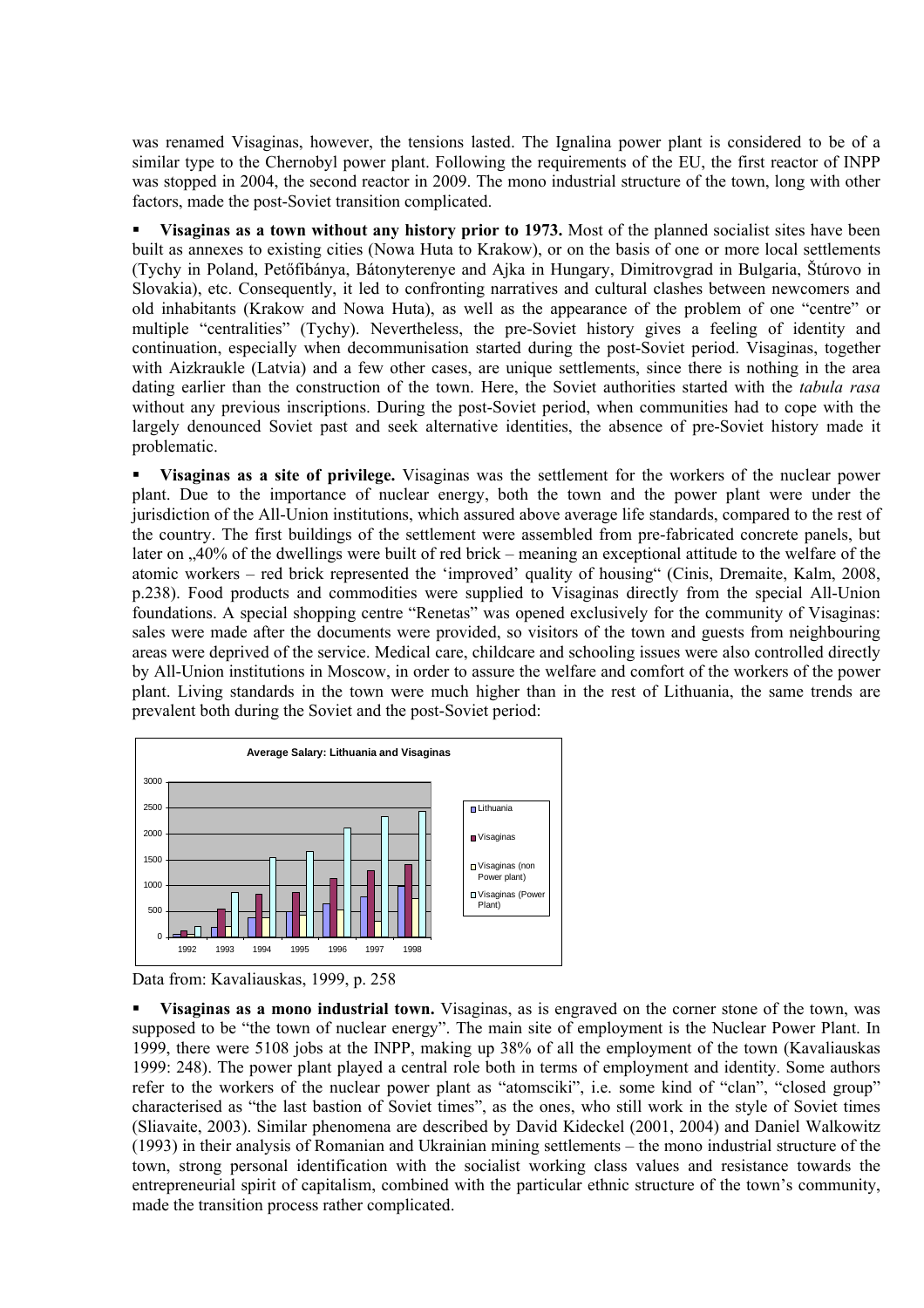**Visaginas as an isolated town.** In contrast to the closed Soviet cities (like Sillamäe etc.), Visaginas was an open site. Yet, it was situated in the sparsely populated agricultural region and was quite remote from other urban sites. Due to geographical isolation (among other reasons), the local Russian speaking community was poorly integrated into the Lithuanian society. During the post-Soviet years, the geographical situation also played an important role: the urban problems (like unemployment) could not be "absorbed" or alleviated by neighbouring towns, which happened, to an extent, in Nowa Huta, where the local population started commuting to Krakow for work. Geographical isolation made an impact on the post-Soviet development of mining settlements in Romania as well – in Fagaras, unemployment and poverty were significantly absorbed by the surrounding agricultural areas, while in the Jiu Valley, which is socially isolated and geographically remote, transition was a much harsher experience (Kideckel, 2001).

 **Visaginas as a migrant community.** What makes Visaginas a particular case is the ethnic structure of the town. There are a few cases, where planned socialist towns were inhabited by migrants and became an "ethnic island" – the most well-known are Sillamäe (Estonia) and Visaginas (Lithuania). Sillamäe was populated by the Russian migrants from Leningrad and, thus, "became the crown jewel of Russification in Northeast Estonia" (Cinis, Dremaite, Kalm, 229). Russians still constitute 85 percent of the local population of Sillamäe in 2008 and the same is valid for Visaginas. The power plant and the settlement were built in a sparsely populated agricultural area; therefore, in order to prevent the agricultural sector from meeting with decline and destruction, both local and national authorities issued directives that prohibited and discouraged the employment of the local population at the construction site or later at the plant.<sup>1</sup> In Visaginas, the number of Lithuanians grew slowly from 5.8 percent in 1979 to 14.96 percent in 2001 (Kavaliauskas, 1999, p.59). At the power plant, the percentage of Lithuanians was even lower.

| Nationality | 1979 | 1989 | 1995 | 1999 | 2001  |
|-------------|------|------|------|------|-------|
| Lithuanians | 5,8  | 7.7  | 14   | 15   | 14.96 |
| Russians    | 66,2 | 64,2 | 59,4 | 55   | 52,43 |
| Other       | 28   | 28,1 | 26,6 | 30   | 32,61 |

Nationalities in Visaginas, 2001

(Source: for 1979-1999: Kavaliauskas, 1999, p.59; for 2001:Kavaliauskas A., 2003)

| Nationality | 1999  | 2000  | 2002  |
|-------------|-------|-------|-------|
| Lithuanians | 8,76  |       | 9,15  |
| Russians    | 62,92 | 62,42 | 62,07 |
| Others      | 28,32 | 28,58 | 28,78 |

 $\overline{a}$ 

Ethnic Structure of the workers at the Nuclear Power Plant (Source: Kavaliauskas A., 2003)

Visaginas town, along with the Ignalina Nuclear Power Plant, was established by the Soviet authorities with the aim of fostering industrialisation, strengthening working class identities and supporting socialism, as well as integrating Lithuania, via the energy supply system, into the larger economic structures of the Soviet Union. It resulted in the mono industrial town of a very specific and narrow industry, an urban site without any history prior to 1973, and strong pro-Soviet identification, an economically privileged Russian enclave, distanced from the country both geographically and culturally. During post-Soviet years, this vanguard site of socialism was difficult to position in the new post-socialist context and it turned into a site of discontent.

<sup>&</sup>lt;sup>1</sup> As the nuclear power plant was built in a poorly populated area, there were certain directives both from local and from national *authorities regarding the labour force: local population should not have been employed at construction works or later at the nuclear power plant (Viktor Kolomijec, 20001-12-20, p.2, cit in Kavaliauskas, 2003, p.47)* 

*There were continuous questions as to why local people do not work there. I know a few local people who have been working there, but it is a well-known fact that not everybody was accepted. Some people were not allowed to leave the collective farms or for other reasons, many local people were simply not accepted (Kazimir Jodčik, 2001-11-16, 4 psl. p.3, cit in Kavaliauskas, 2003, psl. 47).* 

*There were directives that discouraged the employment of any single person from the surrounding areas. Lithuania did not want the agricultural sector to decline; it was of great importance there; the construction would have left the region without any truck or tractor drivers, without harvesters (...) Even drivers were invited from Russia, from Belarus ("Populiari tema – V Každyj Dom – 1999 07 01, Kavaliauskas, 2003, p.47)*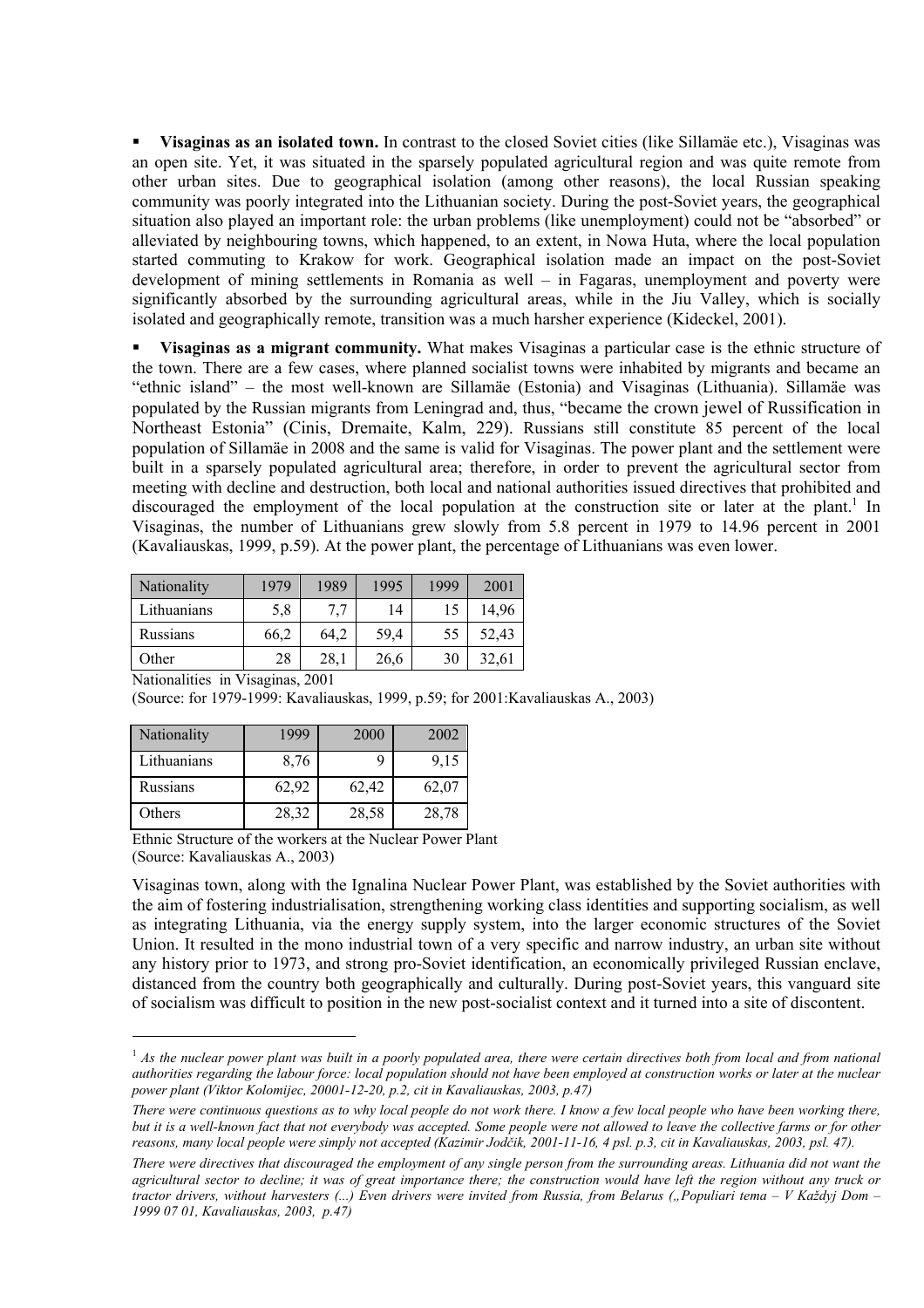### **Some Methodological Remarks**

The main research method was a qualitative content analysis of the local media. The content of the local weekly newspapers Dobryi Denj (1989 – 1994) and Sugardas (1998, 2000, 2002, 2004, 2005, 2006, 2008) has been analysed, approximately 16 issues per year (March/April and October/November). The year 1989-1994 was chosen because it was a period of intense post-Soviet transformations. Later on, the chosen periods are related to some significant events, such as the economic crisis, Lithuania's accession to the EU, and the gradual decommissioning of the nuclear power plant.

The key criteria for selecting the texts was the communities' perceptions of, responses to, and interpretations of the transition form the socialist past to the new political and economic order. Initially, the texts were supposed to be classified under 4 main categories, i.e. political issues, economic issues, cultural issues, social issues and the transformations of urban spaces (i.e. former kindergarten remade into shopping area, etc.). Any publications regarding the post-Soviet transformation of urban spaces have been absent in the local media and all the other (political, social, cultural, economic) issues have been organised under the following labels: relations to the Soviet Union and the homeland countries in the east, relation to independent Lithuania, community's collective identities (which include recalling the past and visioning the future of the town). The categories corresponded to certain time periods, i.e. the early period of resistance, following a period of reconciliation and the period of nostalgia that starts with the decommissioning of the Nuclear Power Plant.

The role of the media is widely debated in contemporary theories, the interpretations range from functionalist explanations to conflict theories. While the national media (or other large scale media) might be oppressive and intrusive, enforcing attitudes and decisions generated by governmental agencies and business corporations, the local media channels the voices of the local community, articulating their experiences and concerns, and this remains the space where people speak amongst themselves and defend their own living environment. Both Dobryi Denj and Sugardas publish multiple public opinion surveys of the local community, open letters, and step into an open confrontation with the national media<sup>2</sup>. In contrast to interview-based research that focuses on individual biographies and personal reactions to social change, the media analysis unveils the communities' responses, collective identities and commonly shared concerns.

#### **Under the Siege of the Natives: "Mr. Gorbachev, Take Us Back to the USSR"**

Visaginas was built as a town of nuclear energy and the power plant played an important role both in terms of employment and personal identification. The accident at the Chernobyl Nuclear Power Plant (Ukraine) in 1986 became a catastrophe for Visaginas as well, both literally and figuratively. Many specialists from the nuclear energy plant were sent to Chernobyl for eliminating the consequences of the catastrophe, which resulted in long-term health damage or even premature deaths. The Chernobyl catastrophe has also challenged the legacy of the nuclear energy and the legacy of the Ignalina Nuclear Power Plant.

Fears and uncertainties related to the Ignalina Nuclear Power Plant in Lithuania played an important role in articulating public unrest and mobilising society against the Soviet regime during the post-Chernobyl period. Discontent with the Soviet regime was first articulated by the Green Movement in Lithuania, which preceded the National Rebirth Movement in many cases (Baločkaitė, Rinkevičius, 2008). Both the Green Movement and the National Rebirth Movement focused strongly on the Ignalina Nuclear Power Plant, accentuating its resemblance to Chernobyl and accusing Soviet occupiers of turning the republic into *"a colonial industrial dump site that produces goods and services far beyond the needs of its own inhabitants"3* .

As D.J. Peterson argues, "Ironically, nuclear power stations, noxious chemical plants, and hazardous waste disposal sites provided the first safe political space in which individual could organize and work against

<sup>&</sup>lt;sup>2</sup> Take into account open disappoval of Lithuanian independency in 1990 or the case in 2005, when Sugardas published multiple resentful readers' letters as a response to the *Visaginas, a Former Island of Welfare, is Turning into a Painful Sore*, published by national daily Lietuvos Rytas.<br><sup>3</sup> Priofina issued to pertiainent.

Briefing issued to participants at the Conference on Security and Cooperation in Europe (October 1989); the meeting on the environment held in Sofia, Bulgaria, cit in Peterson, 1993, p.215.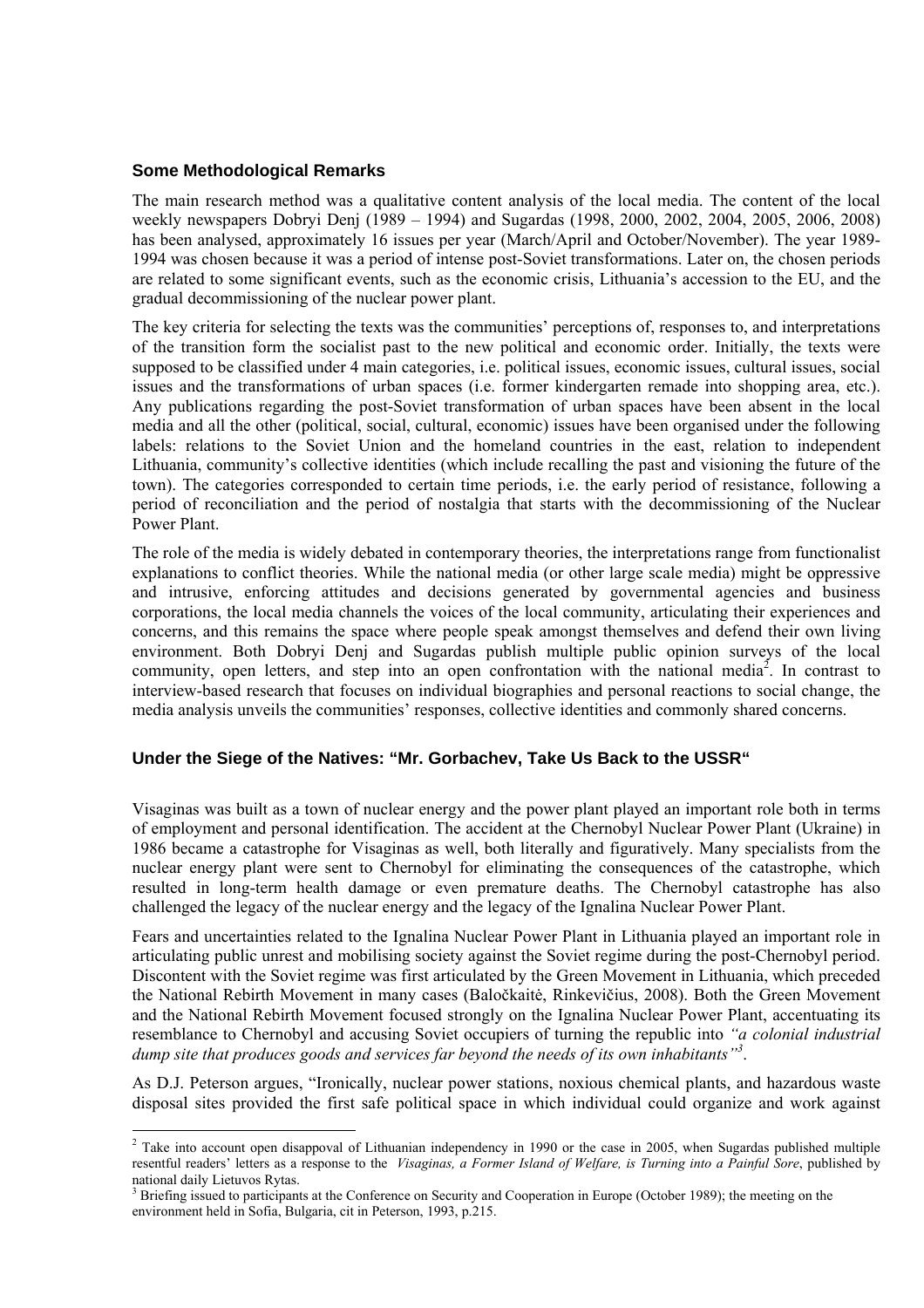Communism regime" (Peterson, 1993, p.224). The Green Movement and the National Rebirth Movement initiated a protest action called the "Circle of Life", requesting to stop the construction of the 3rd block and arrange an independent environmental impact assessment. Over 15 000 people gathered around the Ignalina Nuclear Power Plant and the workers settlement on September 16-18, 1988. The inhabitants of Visaginas and the workers of the power plant perceived it as a traumatic event, a direct threat to their employment and life perspectives. A year and a half later, the protest action was reported by the workers of the plant in their open letter to the President of the USSR M.Gorbachev:

*During the last two years the team of the nuclear power plant has been working under difficult conditions of psychological pressure (…) It began with the thousands strong protest action called the "Circle of life" on September 16-18, 1988, arranged by Sąjūdis (National Rebirth Movement, RB) right around the power plant and the workers' settlement. Derogative and threatening statements have been claimed during the meeting. Workers of the power plant could not properly focus on their professional duties, as they were constantly concerned about the security of their homes and families. Local media organised a broad campaign of discrediting the Ignalina Nuclear Power Plant and its workers, therefore, creating an atmosphere of distrust and intolerance. (Dobryj Den, 1990 04 13, p.1):* 

One the eve of the great political transformations of 1990, Visaginas was predominantly a Russian town. In 1989, there were 7.7% of Lithuanians and 64.2% Russians in Visaginas, 28.1% people referred to other nationalities (Kavaliauskas, 1999, p.59). There were no Lithuanians among the members of the newly elected town council in 1990: "The composition of the Council... by ethnicity: Russians - 22, Ukrainians - 5, Belarussians - 3, Bashkirs - 1, Moldovans - 1, Polish – 1". (Dobryj Den, 1990 04 27, p.1).

The local community was isolated from the rest of Lithuania both geographically and culturally. The local media did not even include any Lithuanian TV programs. For them, the shared space of the coexistence was the Soviet Union. Within the multinational community, the Russian language and pro-Soviet identities were dominant: "As for myself, my grandmother was Estonian, grandfather was polish, my mother is Ukrainian. So who I am, what is my nationality? I am a Soviet person and a Soviet citizen. (Rozar R. Do not allow the self destruction, Dobryj Den, 1991 03 13, p. 2).

The declaration of Lithuanian independence on March 11, 1990, became a shocking experience for the Russian speaking community in Visaginas:

*Political development in Lithuania was clear: the country is moving towards full independence. One could not say that people of Sniečkus were against it; many supported Lithuanians in their aims. Yet still many have been shocked by the decisions of March 11. (Skatikaitė R., Suggestions for the national referendum, Dobryj Den, 1990 06 06, p. 1).* 

Hörschelmann and van Hoven (2003) call this kind of process "removing the place", or "displacement without physical relocation, a kind of "internal migration", where identity is challenged by the transformation of (and partial alienation from) one's "locale" (Hörschelmann, van Hoven, 2003, p. 742). Meaning that people remain stationary, but political borders are moved, making them "immigrants" (see Flyn, 2007). The altered political ownership of the territory leads to the breakdown of "the once simultaneous coexistence" (Flyn, 2007, p.471). The declaration of Lithuanian independence, together with the anti-nuclear narratives of the local environmentalists, constitutes a traumatic event, related to homelessness, detachment and displacement – "previous secure roles are lost (in this case the particular role that Russians played in 'building socialism' in the former republics), trusted socio-economic frameworks and institutions disintegrate, and people are left with an overwhelming sense of redundancy and insecurity" (Flyn, 2007, p.471).

The next day after the declaration of Lithuanian independence, the local meeting in Visaginas requested the national referendum on Lithuanian independence to be held on March 24 and issued an open letter to the Lithuanian nation and the III Congress of the Peoples' Deputies of the USSR, published on March 16, 1990. The letter said the following:

*The Supreme Council of the Republic of Lithuania declared the Lithuanian independence on March 11, 1990. We, the inhabitants of the settlement of Sniečkus, acknowledge and respect the right of every nation to political self-determination. Yet, we believe it should be achieved while acting within the Constitutional framework of the USSR, and not through historical manipulations. (….) A measured will of the nation might be only expressed via a national referendum. This would be the legal way, in contrast to the current political adventures. (…) We are addressing this letter to the Lithuanian nation and the III Congress of the Peoples' Deputies of the USSR and*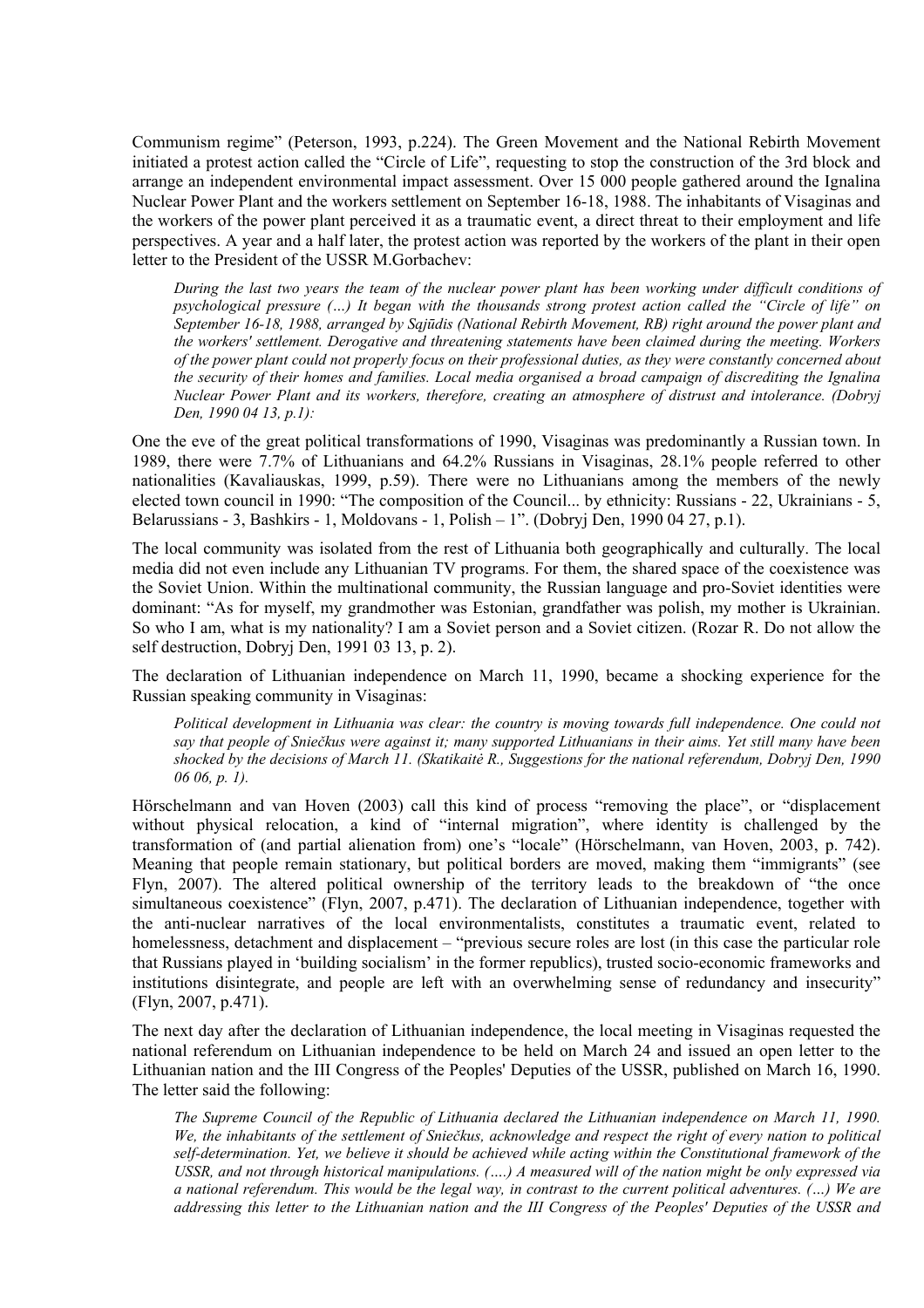*expect their official confirmation that the Ignalina Nuclear Power Plant and related enterprises remain the objects owned and protected by the USSR with all the consequent guarantees.* 

In order to calm down the public unrest in Visaginas, the deputies of the Supreme Council of Lithuania arranged a meeting with the people of the town (see Bereza A., "It is absolutely necessary to compromise", Dobryi Den, 3/23/1990, p.1). Soon after, the special commission for solving the "issues of Sniečkus" was formed based on the Directive of the Supreme Council of Lithuania. Among other points, it included exceptions of applying *the Directive on the State Language* in Visaginas.

In spite of that, the silent warfare between Lithuania and Visaginas went on. The community of Visaginas attempted to resist the inconvenient political transformations and did everything in order to ensure the continuity of a "once harmonious coexistence." A month after the Declaration of Lithuanian Independency, the workers of the power plant issued an open letter to the President of the USSR M.Gorbachev. The workers complained about the difficulties of implementing state language regulations, the violation of constitutional rights, discrimination on the basis of citizenship and "purposefully applied moral psychological pressure". Consequently, they said:

*Taking into account that Ignalina Nuclear Power Plant and the satellite settlement have been built from the funds of the state budget of the USSR and are owned by the USSR, also keeping in mind the importance of the nuclear power plant for Lithuania, Russia and Belarus, (…) we are asking you to find a way of taking the Ignalina Nuclear Power Plant and Sniečkus from the territory of the Republic of Lithuania and reuniting it with the USSR. (Dobryj Den, 4/13/1990, p.1-4)* 

The alteration of a political order meant a threat of "nationalist ferment" (Underhill, 1990), uncertainties about the future of the nuclear power plant and the perspectives of professional employment, as well as detachment and displacement from their homelands. In contrast to the national media discourse that favoured independence, local media channelled voices of the discontent and articulated the concerns of the community, resistive to the change. Analysis of the local media unveils "how ordinary citizens were and are continuing to experience and re-negotiate a changing world where previously 'secure' domains are no longer integrated coherently" (Stark. 1992, p.301).

Multiple public opinion surveys on the Lithuanian independence have been conducted in Visaginas. The first one, conducted in April 1990, revealed attitudes that were noticeably pro-Soviet (For the unity in the USSR, Dobryi Den, 4/27/1990, p. 1) – 85 percent of legitimate voters in the town disapproved the decision of March  $11, 1990.$ 

Another public opinion survey was conducted among the workers of the power plant, representing the attitudes of 485 workers ("Changes in Lithuania: in the Mirror of Public Opinion", Dobryi Den, 4/27/1990, p. 1). 74% of the people disapproved the declaration of Lithuanian independency, 68% approved the status of the town within the USSR, and 69% believed that the power plant should be owed, controlled and governed by the USSR. Besides the question of national independency and the threatening "ferment of nationalism" (Underhill, 1990), the fate of the Ignalina Nuclear Power Plant is also the subject of public opinion surveys. In answer to the question "*What should be the status of the INPP*", 69% were in favour of the ownership by the USSR; 23% were in favour of a joined ownership between the USSR and Lithuania, 8% were in favour of Lithuanian ownership.

A repeatedly conducted public opinion survey, labelled as a "referendum", was arranged on March 17, 1991, in Visaginas. 96.2% of the total of 2945 respondents said "Yes" to the continuation of the Soviet Union and only 3.3% had a different opinion ("The Referendum Happened"*, Dobryj Den, 3/21/1991, p.1*).

The displacement without relocation or removal from the site happens every time after empires break up. The phenomenon was observable in the former GDR, where social, cultural, economic and political positions have been radically altered as a consequence of unification (Braun, Jasper, and Schröter 1994; Behrend 1995; Hoven-Iganski 2000; Kolinsky 1995, 1996; Meyer and Schulze 1998),<sup>4</sup> as well as in the former

 $\overline{a}$ 

<sup>4</sup> Braun A, Jasper G and Schröter U (1994) Rolling back the gender status of East German women. In H Behrend (ed) *German Unification: The Destruction of an Economy* (pp 139–166). London: Pluto Press

Hoven-Iganski B van (2000) *Made in the GDR: The Changing Geographies of Women in the Post-Socialist Rural Society in Mecklenburg-Westpommerania*. Utrecht: Koninklijk Nederlands Aardijkskundig Genootschap; Groningen: Faculteit der Ruimtelijke Wetenschappen Kolinsky E (1995) *Between Hope and Fear*. Keele: University Press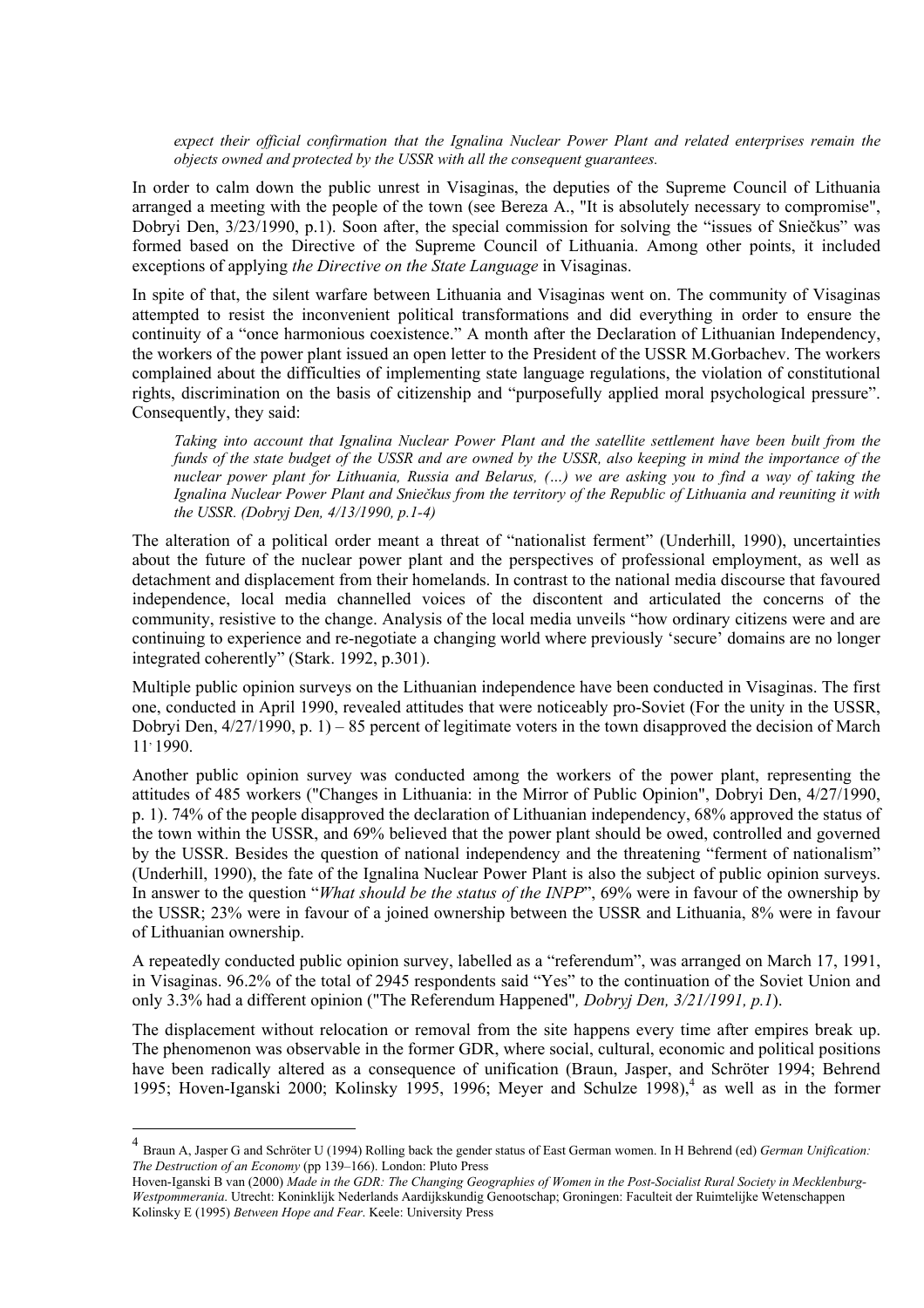Yugoslavia, where the (re)drawing of nation-state borders fails to sever the close connections between territories, ancestors, memories and kinship (Flyn 2007, p.469), etc. In some cases, populations were supportive of ongoing transformations, in others resistant and opposing.

The case of Visaginas was a successful project of Soviet social engineering. Besides the primary aim, i.e. the inclusion of Lithuania into the larger economic structures of the Soviet Union, it also shaped the working class community, who were supportive of the Soviet ideology. Political loyalties, shaped via the particular ethnic composition of the town, strong socialist values and economic privileges, were persistent. The vanguard socialist urban site, mono industrial, economically privileged Russian enclave, distanced from the rest of country both culturally and geographically, remained the last Soviet bastion in Lithuania.

The period of one and a half years after the declaration of Lithuanian independence was marked by a strong nostalgia for the USSR in Visaginas. For 18 months, Visaginas (Sniečkus) had lived in an ambiguous status of statelessness. A year and a half after the Declaration of Lithuanian Independence on September 18, 1991, the Ministry of Nuclear Energy and Industry of the USSR and the Ministry of Energy of the Republic of Lithuania signed an agreement and acknowledged the Ignalina Nuclear Power Plant as an object under Lithuanian jurisdiction. The Visaginas settlement, anchored to the plant, finally gives up resisting and moves altogether.

#### **Becoming a Migrant: Estranged from Russia, Inventing Lithuania**

After the Ignalina Nuclear Power Plant was passed to Lithuanian jurisdiction in September 1991, the silent warfare was over. The general discourse of the local media could be properly characterised as the process of *inventing and appropriating Lithuania* or, as David Ralph (2009) calls it*, "homing".* People start slowly inventing and accepting the country beyond the borders of their town. The local media is publishing lessons of Lithuanian language, short introduction stories to Lithuanian language and culture, explaining the meanings of national holidays etc. This process, as Hörschelmann and van Hoven say, "has parallels to a journey, but one without clear points of arrival. It follows a complicated, unpredictable itinerary through places that one would have/should have known, but which have become unfamiliar through alterations in the configuration of political, economic, social, cultural and personal relations" (Hörschelmann, van Hoven, 2003, p. 743).

An ironic compromise is that March 11th, the day of the restoration of Lithuanian independence, still constitutes a traumatic event for the community of Visaginas. The local media reminds of the Independence Day in a reserved way, with a single line and a formalised reminder to display the Lithuanian national flag:

*March 11th is Independence Day in Lithuania. In compliance with governmental regulations, Lithuanian national flags should be displayed (Dobryj Den, 1994 03 10, p.1)* 

After the introduction of the Lithuanian state currency Litas, the local weekly started a regular section entitled "Who is Who. Lessons of Lithuanian" in order to introduce the great figures of Lithuanian culture and history via local currency and banknotes:

*On the banknote of 20 Litas, there is the image of Maironis (…) Maironis was a great poet, called the Lithuanian Taras Shevchenko <sup>5</sup> . His poems are of the same spirit as the writings of the great Russian poets such as A.Pushkin, M.Lermontov, and F.Tiutcev. (Dobryj Den, 11/14/1994, p.2)* 

A special section in the Lithuanian language was introduced in autumn 1994 (Dobryj Den, 10/06/1994). Here, the loyalties to the Lithuanian state and nation are openly manifested. The subtitle of the cover page contains a famous quote by Georg Sauervein<sup>6</sup>: "As Lithuanian we are born, Lithuanians we have to be". The

Kolinsky E (1996) Women in the new Germany. In G Smith, W E Paterson, and S Padgett (eds) *Developments in German Politics* (pp 264– 280). Basingstoke: Macmillan Press

Meyer S and Schulze E (1998) After the fall of the wall: The impact of the transition on East German women. Political Psychology 19:95– 116.

*<sup>5</sup> Taras Shevchenko (1814-1861) - Ukrainian poet, artist and humanist.* 

*<sup>6</sup> Georg Sauervein (1831-1904) – German polyglot, acknowledged pacifist, supporter of minority languages within the German Empire: Sorbian and Lithuanian. His poem Lietuvninkais mes esam' gime ("As Lithuanians we are born", 1879) is still popular in Lithuania and considered as a second national anthem.*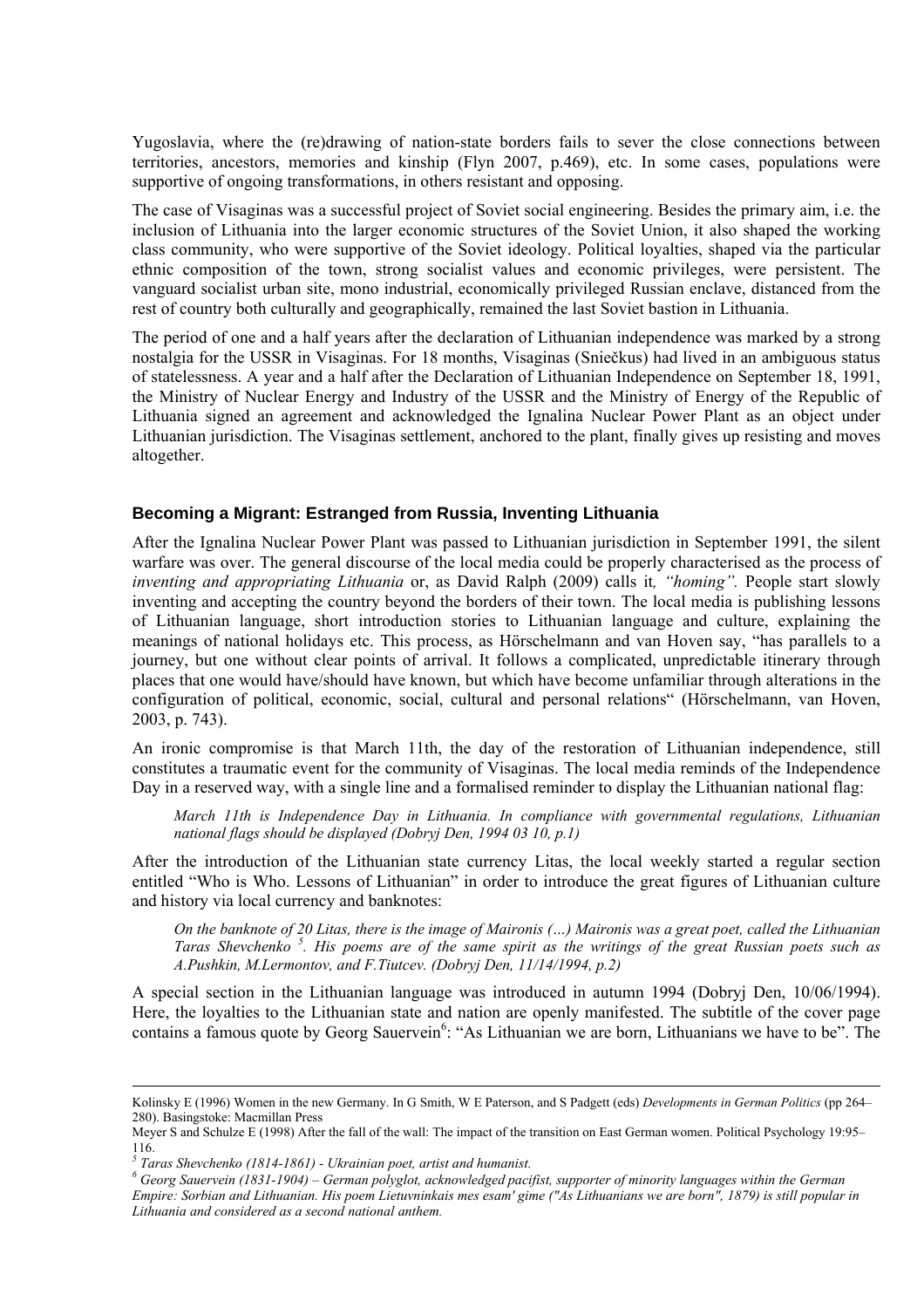section covers certain episodes of Lithuanian history and reports about the situation of Lithuanians in Visaginas.

Along with constructing the loyalties to the new state, the community of Visaginas was also concerned about maintaining relations with their homelands of Russia and other Soviet republics. As many inhabitants of Visaginas were first generation migrants, who had their parents, siblings, relatives and professional networks in the Soviet Union, the declaration of Lithuanian independence meant – metaphorically – the building of a Berlin wall for them. M. Biaspamiatnych (2008) calls it "the paradox of distance" – the objective distances between cities and places are subjected to change due to the state border status, some places become distant and even inaccessible, although geographically close.

The following quote is taken from the open letter to P.Popov (the deputy of Lithuanian Parliament) published in Dobryj Den on April 8, 1993:

*Being aware of the difficulties of state building in Lithuania (…) we understand it is a complicated process (…) Russian speaking inhabitants of the settlement, having their roots and relatives in Russia (…), are the hostages of the premature and hasty decisions (….) changing rules and directives create new troubles and obstacles for travel each day (…) Migration services are provided in one room only, for 4 hours, 2 days per week (…) to get there is nearly impossible. People are standing there in a queue from late night, waiting for hours at the door (…) L.Popova, O.Tuzova H.Petcenko and 12 others.* 

As James Clifford argues, "borderlands are distinct in that they presuppose a territory defined by a geopolitical line: two sides arbitrarily separated and policed, but also joined by legal and illegal practices of crossing and communication" (Clifford, 1994, p.304). Migration to Russia, visa and citizenship issues were constantly focus of attention. Information for people awaiting Russian citizenship is published regularly in 1991 and 1992<sup>7</sup>: visa related issues are discussed<sup>8</sup>; private companies advertise consular services for people travelling to/from Russia, Belarus and Lithuania<sup>9</sup>; a growing number of Lithuanian citizens in Visaginas is reported<sup>10</sup>. The border issues appear repeatedly in the headlines: "To Lithuania – with invitations only" (Dobryj Den, 11/04/1993, p.4), "Russia Responds with a Visa Regime" (Dobryj Den, 4/14/1994, p.4), "Getting Lithuanian citizenship will be more complicated" (Sugardas, 11/18/2004, p.10), etc.

Since March 1994, the flow of migration-related messages had been fixed under the regular rubric "News from Migration Services". While Lithuania was strengthening its political independence, toughening up the border regime with the East and opening it to the West, the people of Visaginas remained tied to their homelands both culturally and emotionally, as well as via family, kinship or professional ties:

*"People of Visaginas are more interested in travelling to Belarus, than to the EU" (Sugardas, 2002 11 07, p.13).* 

Milica Bakić-Hayden (1995) suggests the concept of "nesting Orientalism." The different variations of Orientalism are produced for the countries outside the imagined "Europe", with the degree of otherness corresponding to the geographical distance. Similarly, the case of 'nesting Occidentalism" is observable in the case of Visaginas. The Baltic countries, in relation to Russia, are becoming "*blizhnee zarubezhje*" (near foreign countries, or semi foreign countries), i.e. far from the real "West", "Europe" or unfamiliar foreign territories, but they are not part of the Soviet Union anymore.

The *blizhnee zarubezhje* is the peripheral zone. The Russian state and political authorities were taking care of "their" people in *blizhnee zarubezhje*. The identity constitution of those who are entitled for support is constructed independently of ethnicity. Under the 1992 Citizenship Act, which remained in force until 2002, all former residents of the Soviet Union, regardless of their ethnicity, were entitled to Russian citizenship. "By the end of 1995, a governmental consensus had been reached which encouraged the protection and continued residence of the Russian communities in the near abroad. (…)In fact, it was not only ethnic Russians who were declared to be the responsibility of the Russian government; all ethnic groups with a cultural and historical link to Russia were 'diasporised' through a growing reference to the Russian-speaking minorities in the former republics as 'compatriots' (sootechestvenniki)" (Flyn, 2007, p.465)

 $\overline{a}$ 

*<sup>&</sup>lt;sup>7</sup>* For those, who are waiting for Russian citizenship. Dobryj Den, 1991 11 27, p.5, 1992 04 29, p.5.  $\frac{8}{3}$  Onge again about the objective parameter Debruis Den, 1992 04 01, p.3. If you want to bring your r

*Once again about the children passport, Dobryj Den, 1993 04 01, p. 3., If you want to bring your parents (from Russian Federation, RB) to Lithuania, Sugardas, 2004 04 22, p.9, etc. 9*

*Private company Anastasia provides consular services, Dobryj Den, 1994 04 07, p.4. 10 More citizens, Dobryj Den, 1993 10 28, p. 1.*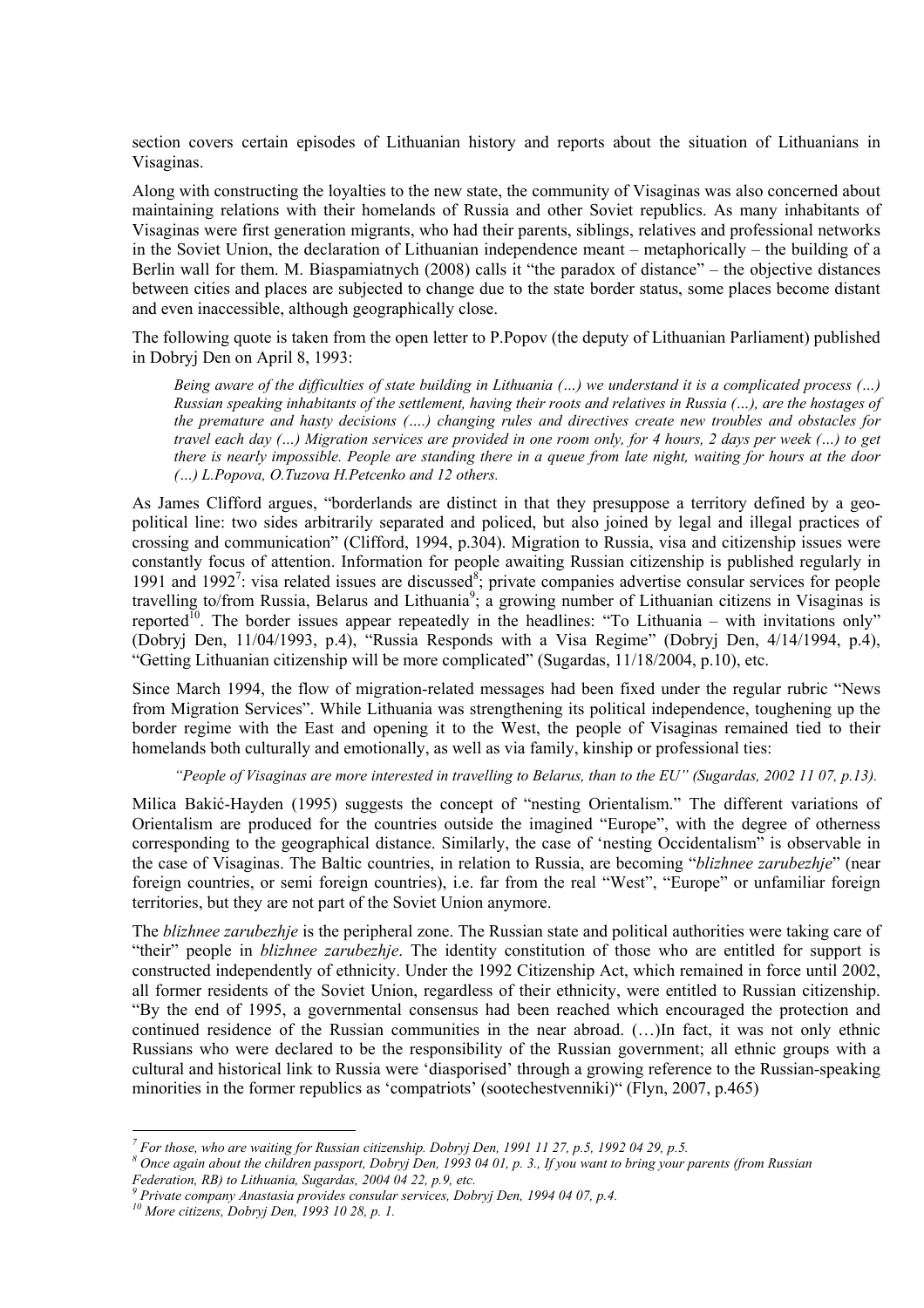People are "diasporised" not as ethnic Russians, but as successors of the Soviet Union. For Russia, beyond typical issues of cultural cooperation<sup>11</sup>, there were particular concerns on issues like the fate of the veterans of WWII or those who helped clean up the Chernobyl catastrophe. There are strong diasporic relations among Visaginas and other Soviet Nuclear towns such as Prypiat, Slavutich, Sosnovyj Bor, etc.: "Memories from Prypiat – roses…*"* (Dobryj Den, 4/24/1991). *"*We are in the Same Cradle (with Slavutich*)" (*Dobryj Den, 10/06/1994); "Visaginas and Slavutich has the Same Problems to be Solved" (Sugardas, 11/24/2000); "In Contrast to Pessimistic Forecasts, Slavutich is Still Alive and Lives in New Ways" (Sugardas, 11/7/2002).

There is a strong dichotomy between socially constructed categories of "us" and "them" observable in the local media. Here, the category of "us/our people" is constructed on the basis of the grand Soviet narrative and imagined as belonging to the vanished empire. "Our people will not be abandoned," the local media says with reference to the veterans of WWII and the eliminators of the Chernobyl catastrophe.<sup>12</sup> People of Visaginas were trying to balance their loyalties. The local weekly asks, "Whom are the Russians of Visaginas to be with?":

*Russia is turning to its people abroad (…) "Main directions of the politics of the Russian Federation regarding its people living abroad (sootechestvenniki)" (…) Russia is ready to support its people in the new foreign countries (blizhnee zarubezhje), to integrate them into the life of the new states, in which territories they found themselves due to the whims of fate, and help to maintain their own culture (…) "The main directions…" offer financial support for Russian language libraries, effective local language teaching programs, they also support business networks with Russia, etc. (Dobryj Den, 11/14/1994, p.2)* 

After the Ignalina Power Plant was passed to the jurisdiction of Lithuania in September 1991, the silent warfare between Visaginas and the rest of Lithuania was over. People started building loyalties to their new country and establishing diasporic relations with their homelands. They struggled with the travel-related bureaucracy, sought for Russia's support while facing the consequences of WWII, Chernobyl and other Soviet consequences, questioned their own status, defined in special vocabulary of *blizhnee zarubezhje* and *sootechestvenniki*, and tried to balance their loyalties between the two states.

#### **Lost in Transition: What are the Alternatives?**

 $\overline{a}$ 

A significant change of the dominant discourse starts in the Visaginas media starting in 2002, when Lithuania begins negotiating the EU membership and discussing the decommissioning of the Ignalina Nuclear Power Plant. After decommissioning the power plant, the future of the nuclear energy town seems uncertain, both in terms of employment and identity. In "About Visaginas – With Hope and Sadness", I.Peters says:

*This well built, well-planned contemporary town in Lithuanian media has been called different names: "the dying city", "the Soviet city", "the ghost town". (…) imagine a situation with a crowd of happy, well dressed doctors stand around the bed of the patient, talking, discussing, checking the patients pulse: oh, the dying one. They do not give any medicine; they wait for him to slowly pass away (Peters I., Sugardas, 11/14/2002, p.13).* 

Visaginas represents a heavy and complicated case of socialist heritage. It is rather difficult to position it into the new post-socialist context, both in terms of economics and identity. The reinvention of the pre-socialist 'Age of Gold' (which was a strategy for Tychy, Poland) does not work, as there is no history prior to 1973. The "Communist Heritage Tourism" that works for Nowa Huta (neighbouring Krakow), Eisenhuttenstadt (neighbouring Berlin), Sillamäe (ferry connection to Kotka) is hardly possible due to the geographical isolation. Due to the physical distances, the urban problems (like unemployment) could not be "absorbed" or alleviated by neighbouring towns, which happened, to an extent, in Nowa Huta, where the local population started commuting to work in Krakow (Stenning, 2000). Also in Romanian mining settlements, workers in

<sup>11</sup> *Moscow culture days in Visaginas: Festive concert of the artists from Moscow (Sugardas, 2004 11 25); Advisor to the Russian consul is interested in issues of Russian schools (Sugardas, 2005 04 07, p.1); Quotas for free studies in Russian universities (Sugardas, 2005 04 07, p.1), Days of the Russian Culture in Visaginas (Sugardas, 2005 11 10. p.4); Russian delegation visiting in Visaginas (Sugardas, 2006 04 06, p.2), etc.*

<sup>&</sup>lt;sup>12</sup> Our people won't be abandoned: agreement between Russian Federation and the Republic of Lithuania regarding social *guarantees to the retired Soviet militaries living in Lithuania (Sugardas, 2002 11 07, p.4); Russian diplomats meeting the former military (voennymi pensionierami) (Sugardas, 2001 11 14, p.1); Russian embassy supporting Chernobyl liquidators (Sugardas, 2002 04 04, p.3).*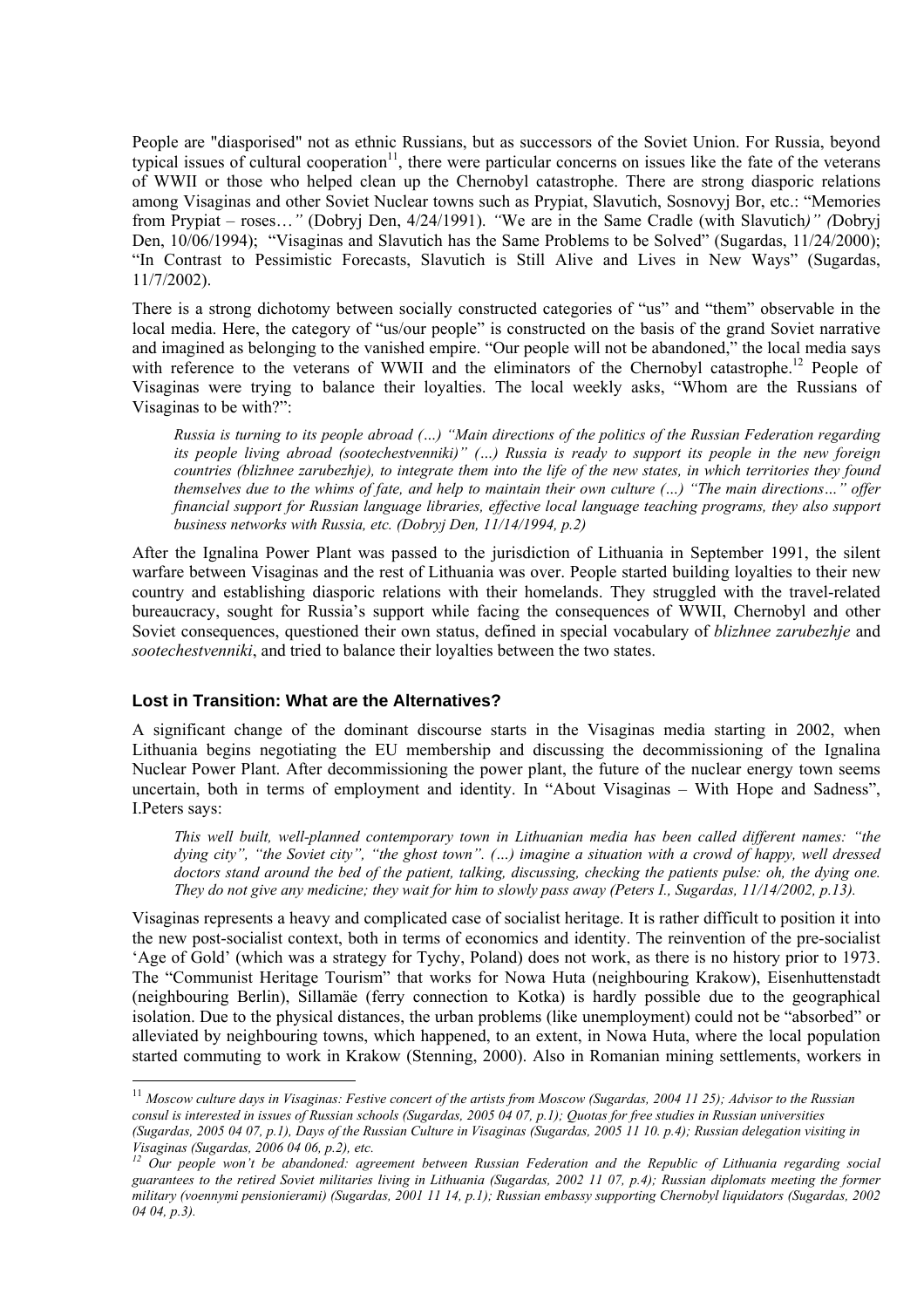Făgăraş and Victoria benefited strongly from their economic and social networks in the surrounding rural areas, in contrast to the geographically and socially isolated Jiu Valley (Kideckel, 2001). New investments, restructuring the local industry and retraining the local work force was a success story in Tychy. However, this has some limitations in Visaginas due to the specific educational background and high professional status of the workers of the power plant. Alternative employment opportunities – the sewing factory "Visatex" and the furniture factory "Visagino Linija" – are considered as less valuable opportunities by the nuclear energy specialists.

In absence of any viable alternatives, it is not the present and not the future, but the past that is playing a crucial role in shaping the town's identity. "When 'home' has been challenged, this prevents oversentimentalism about 'what is home'" (Flyn, 2007, p.474). People are longing for a familiar semiotic space in which their lives where significant. The local media presents multiple loyalty manifestations to the town: "The Future of Visaginas Through Children's Eyes" (Sugardas, 4/18/2002), "We are Singing for our Town" (Sugardas, 4/21/2005), "Schoolchildren are Painting Visaginas, Their Beloved Town" (Sugardas, 4/28/2005)*,* etc.

Varying forms of Soviet nostalgia have been analysed by Petrovic 2006, Klumbytė 2009, 2010, Knudsen 2006, Volčič 2007, Velikonja 2008, Castillo 2008, Scribner 2000, etc. Neringa Klumbytė (2009) argues that the Soviet nostalgia prevails in underprivileged rural and urban areas in Lithuania, since nostalgia is "a restorative discourse, through which an individual reclaims one's own dignity and respect by transposing himself or herself onto an idealised chronotope of the Soviet past" (Klumbytė, 2009, p.93).

After experiencing double displacement (first as citizens of the Soviet Union and then, eventually, as workers of the power plant and specialists of nuclear energy), facing the eventual decline of their social and economic status, people turn back to the heroic past as a symbolic escape from uncertainties. As the "homeland" could never be returned to either temporally or spatially, it is reproduced, narrated, visualised via memoirs, social documentary, and autobiography. Due to the "purifying effects of nostalgia" (Zaitsev, 1972, p.4), the lost and re-imagined homeland appears to be heroic and ideal.

*Memories of the Hearth*, the documentary novel, written by the first construction workers of the settlement and the plant, has been published in 2004. The local weekly "Sugardas" devoted a series of articles to the occasion. The book celebrates the triumphant narratives of the past, the victorious construction of the new town and the value of labour. "Let it be a monument for all of us…" – the title of the leading article says (Let it be a monument for all us, Sugardas, 4/11/2004, p.6).

Chase and Shaw (1989) argue that there are three preconditions for nostalgia. First, the past is irrevocable, second, the present is deficient, and the third condition is the presence of material objects from the past. These objects or buildings facilitate the construction of nostalgia. In Visaginas, these kinds of objects are abundant.

The founding corner stone is still there, in the central place of Visaginas, with an inscription proclaiming the unfulfilled prophecy: "The town of nuclear energy will be built here, August 1975." One of the central streets is still named Tarybų Street (the Soviet street), being definitely the last "Soviet" street in the territory of Lithuania.

The paradox of nostalgia is that new past-related and past-revoking objects are constructed. The most popular restaurant and coffee bar in the town was called "The Third Block" in memory of the third block of the nuclear power plant that was never launched, in memory of the scenario that never happened. The restaurant and coffee bar were opened in 2008, after the final decision of the plant's closure had been made. Maghbouleh (2010) calls it "inherited nostalgia", i.e. nostalgia actively employed by the second generation immigrants for making sense of their identities.

Visaginas represents a complex and complicated socialist heritage – a Russian enclave, a migrant island, isolated from the rest of the country both culturally and geographically, a mono industrial urban site with a very specific industry, which is very difficult to position in the post-Soviet cultural, political and economic context. Due to these mentioned categories, "a further remaking of place identity at a range of scales to legitimize new political and economic trajectories and to create places as suitable for integration into regional and global networks and flows" (Young, Kazcmarek, 2008, p.53) is difficult to achieve.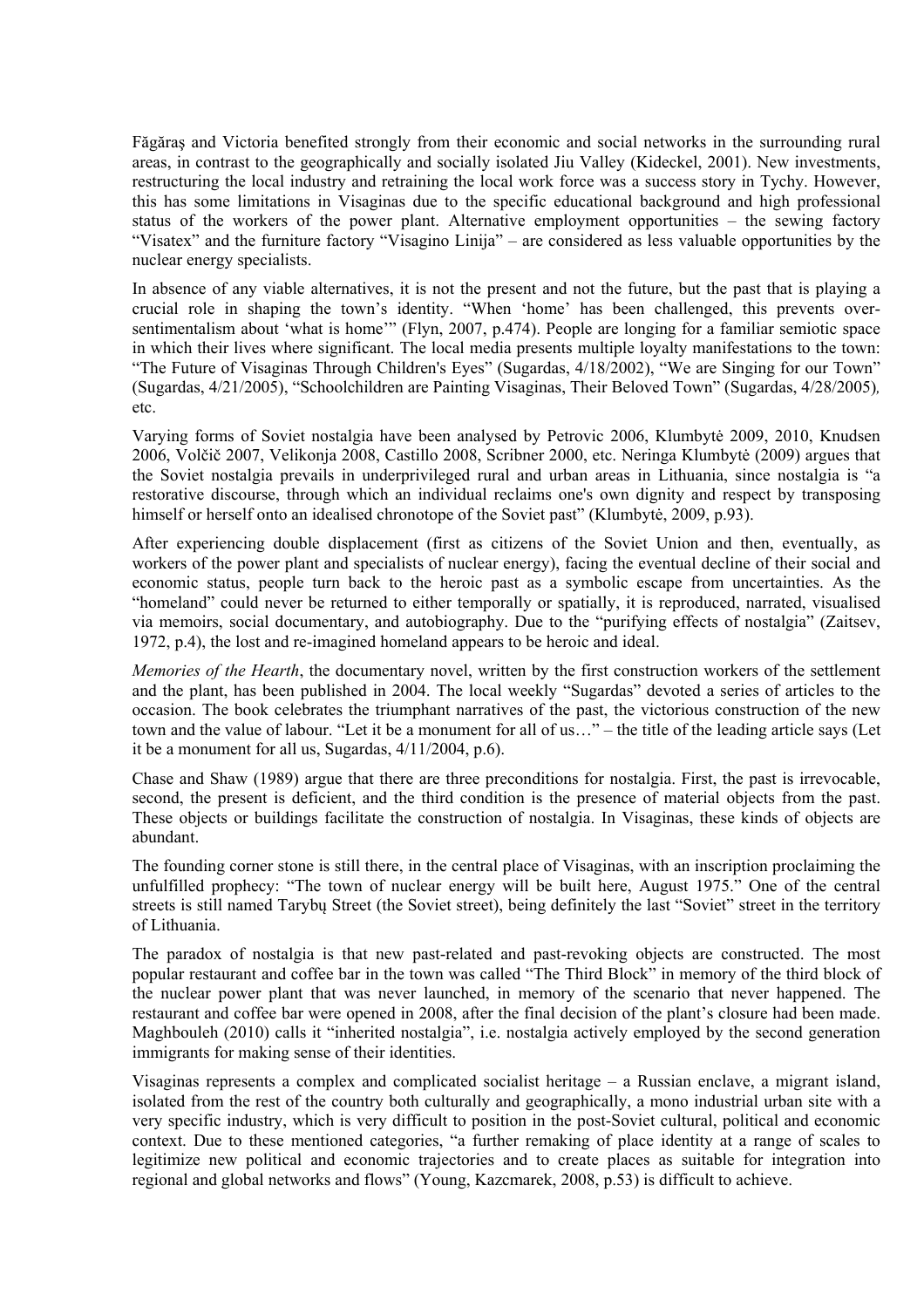#### **Conclusions**

The Soviet industrial and urban expansion, besides serving economic purposes, also played a role in social engineering, i.e. incorporating the national republics via bonds of economic dependency, into the larger All-Union structures and creating and strengthening the socialist working class. It was effectively achieved by constructing the planned socialist towns. Visaginas, the planned socialist town and satellite settlement to Ignalina, is a distinctive case, marked by specific characteristics: a mono industrial town of a very specific industry, an economically privileged Russian enclave, a migrant town, distanced from the rest of the country both culturally and geographically, and a socialist town with no history prior to 1973. These particular characteristics predetermined the complex and complicated post-Soviet transitions in Visaginas.

Due to the ethnic composition of the town, the relative isolation from the rest of Lithuania, the absence of any history prior to 1973 and a strong pro-Soviet identification, the declaration of Lithuanian independency has been met with antagonism in Visaginas. The early post-independence period (1990-1991) was a period of silent warfare and political antagonism towards Lithuania, strong identification with the USSR, and searching for the possible ways of reunification with the former homelands – either politically (reunification with the USSR) or economically (via the Ignalina Nuclear Power Plant being under Russian jurisdiction).

When the Ignalina Nuclear Power Plant was passed to the jurisdiction of Lithuania in September 18, 1991, the process of reconciliation started. The local community started *inventing Lithuania:* learning the Lithuanian language, history and culture, the meaning of national holidays, getting acquainted with the unfamiliar personalities on the Lithuanian banknotes. After being detached from their homelands, they are seeking to establish diasporic relations with their homelands, struggling with the travel-related issues, questioning their own status, defined in special terms of *blizhnee zarubezhe* and *sootechestvenniki*, and trying to balance their loyalties to two states.

When Lithuania started negotiating EU membership and the closure of the Ignalina Nuclear Power Plant, this following period was marked by nostalgia and fatalism in Visaginas. Some other planned socialist towns in CEE are developing new identities and legitimising new trajectories of development (turning to pre-Soviet history and inventing the pre-Soviet 'Age of Gold', developing 'Communism heritage tourism', attracting new investments and intensively retraining the labour forces, undertaking the decommunisation and Westernisation of the town, etc.). Visaginas, due to particular characteristics of the town (absence of any history prior to 1973, specific mono industry, ethnic composition, cultural and geographical distance, etc.), remains a difficult spot in terms of new identities and new trajectories of development. In the absence of any viable alternatives, it is neither the present, nor the future, but the past that is playing a crucial role in shaping the town's identity. More than questioning and envisioning the future, people turn back to the heroic past as a symbolic escape from uncertainties. It remains a difficult case of socialist heritage.

#### References

Bakić-Hayden M. (1995). Nesting Orientalism: The case of Former Yugoslavia, *Slavic Review* 54(4): 917-931.

Bernhardt Ch. (2005). Planning Urbanization and Urban Growth in the Socialist Period : The Case of East German New Towns, 1945-1989, Journal of Urban History 2005 32: 104

Biaspamiatnych M. (2008). Belarusian-Polish-Lithuanian Borderlands: Phenomenological Analysis. *LIMES* 1(2).

Brunnbauer U. (2008). Making Bulgarians Socialist: The Fatherland Front in Communist Bulgaria, 1944 -1989. *East European Politics and Societies* 22(1): 44-79.

Burawoy, M. (1999). Afterword, in M.Burawoy, K.Verdery. Landam *In Uncertain transitions. Ethnographies of change in the post socialist world* (301-312) MD: Rowman and Littlefield.

Chase M., Shaw Ch. (1989) The Dimensions of Nostalgia, in M. Chase, C. Shaw (eds) *The imagined past: history and nostalgia*, (1- 17) Manchester: Manchester University Press.

Castillo G. (2008). East as True West Redeeming Bourgeois Culture, from Socialist Realism to Ostalgie, *Kritika: Explorations in Russian and Eurasian History*, 9(4) (New Series): 747-768.

Cinis A., Drėmaitė M., Kalm M. (2008). Perfect Representations Of Soviet Planned Space: Mono-industrial towns in the Soviet Baltic republics in the 1950s–1980s, *Scandinavian Journal of History* 33(3): 226-246.

Clifford J. (1994) Diasporas. *Cultural Anthropology* 9(3) (Further Inflections: Toward Ethnographies of the Future): 302-338.

Crowley S., Siegelbaum L. (1995). Survival Strategies: The Miners of Donetsk in the Post-Soviet Era, in L. Siegelbaum, D. Walkowitz (eds) *Workers of the Donbass Speak* (61–96). New York: SUNY Press.

Davis F. (1979). *Yearning for Yesterday: a Sociology of Nostalgia*. New York: Free Press.

Domanski B. (1997). *Industrial Control over the Socialist Town: Benevolence or Exploitation*. London: Praeger.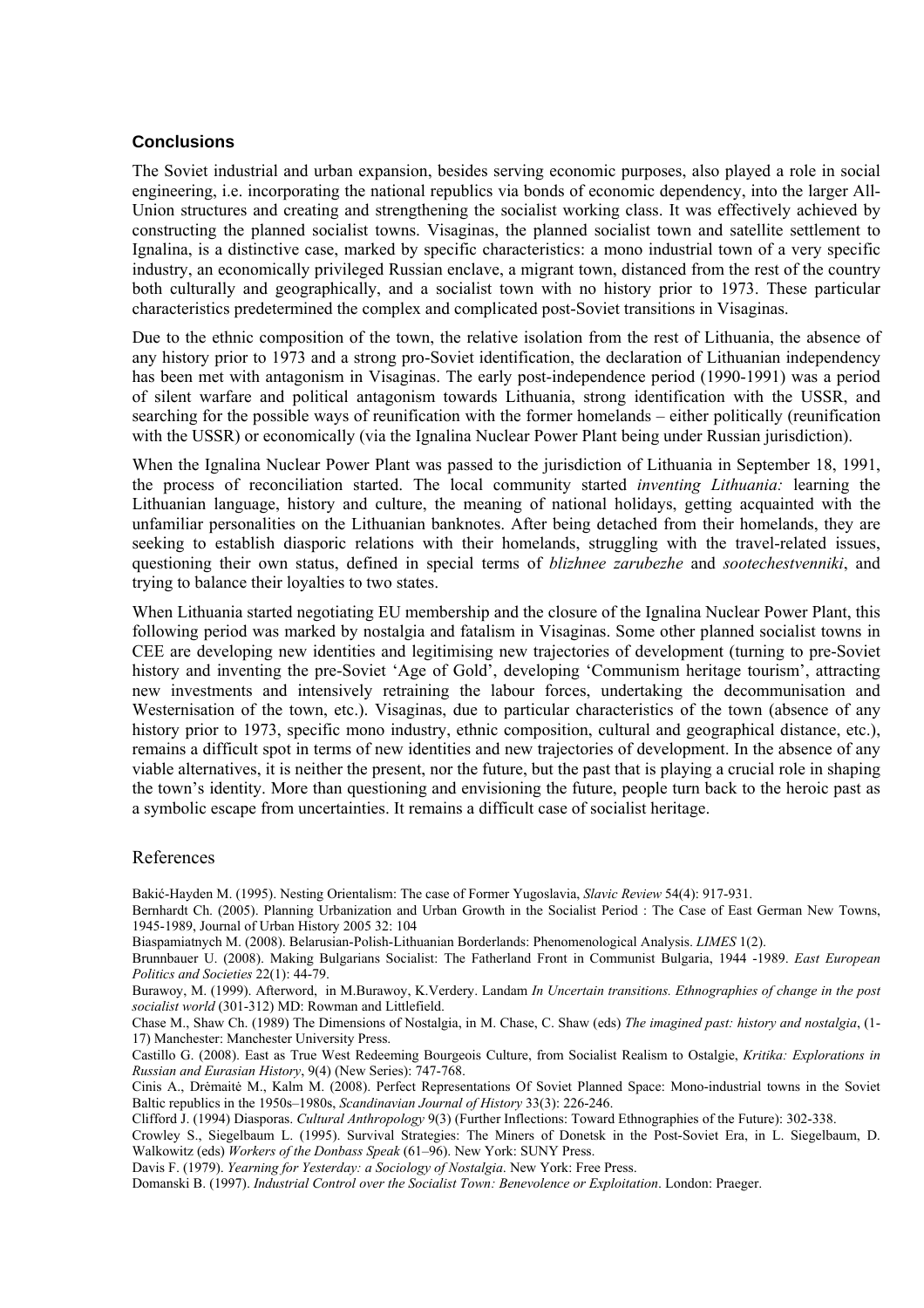Ferguson J. (1999). *Expectations of Modernity: Myths and Meanings of Urban Life on the Zambian Copperbelt*. Berkeley: University of California Press.

Fisher J.C. (1962). Planning the City of Socialist Man. *Journal of the American Planning Association*, 28(4): 251-265.

Flynn M. (2007). Reconstructing 'Home/lands' in the Russian Federation: Migrant-Centred Perspectives of Displacement and Resettlement, *Journal of Ethnic and Migration Studies* 33(3): 461-481.

Flynn M. (2004). *Migrant Resettlement in the Russian Federation: Reconstructing 'Homes and 'Homelands'*. London: Anthem Press.

Gal S., Kligman G. (2000a). *The Politics of Gender After Socialism: A Comparative Historical Essay*. Princeton, NJ: Princeton University Press.

Gal S., Kligman G., eds. (2000b). *Reproducing Gender: Politics, Publics, and Everyday Life after Socialism*. Princeton, NJ: Princeton University Press.

Gutnov A. (1968/1970). *The Ideal Communist City*. New York: Brazillier.

Hamilton M., Hirszowicz M. (1987). *Class and Inequality in Pre-Industrial,Capitalist and Communist Societies.* Sussex: Wheatsheaf Books.

Hogselius P. (2006). Connecting East and West? Electricity Systems in the Baltic region, in E. van der Vleuten, A. Kaijser (eds) *Networking Europe. Transnational Infrastructures and the Shaping of Europe, 1850–2000*. Science History Publications.

Hörschelmann K., van Hoven B. (2003). Experiencing Displacement: The Transformation of Women's Spaces in (Former) East Germany, *Antipode* 35(4): 742-760.

Humphrey C. (2002). *The Unmaking of Soviet Life: Everyday Economies after Socialism*. Ithaca: Cornell University Press.

Janssen J. (2000). Stalinstadt/Eisenhuttenstadt: a milestone in twentieth century urban design in Europe, *The Journal of Architecture*, 5(3): 307-314.

Kavaliauskas A. (2003). *Visaginas 1971-2002*. Vilnius: Istorijos Fragmentai.

Kavaliauskas A. (1999). *Visaginas 1975-1999.* Vilnius: Jandrija.

Kideckel D.A. (2001). *Labor and Society in the Jiu Valley and Fagaras Regions of Romania, Part I: Variations in Response to the Crisis.* Working paper, May 11, 2001 Washington D.C.: NCEEER

Kideckel D.A. (2004). Miners and Wives in Romania's Jiu Valley: Perspectives on Postsocialist Class, Gender, and Social Change. *Identities: Global Studies in Culture and Power* 11: 39-63.

Klumbytė N. (2009). Post-Socialist Sensations: Nostalgia, the Self, and Alterity in Lithuania, Lietuvos Etnologija: Socialines Antropologijos ir Etnologijos Studijos [Lithuanian Ethnology: Studies in Social Anthropology & Ethnology] 9: 93-116.

Klumbytė N. (2010). Memory, Identity, and Citizenship in Lithuania, *Journal of Baltic Studies* 41(3): 295-313.

Knudsen I.H. (2006). Life was Better during Soviet Times: the Discourse of Suffering in the Lithuanian Countryside, paper presented at the 9th EASA Biennial Conference `Europe and the World` Bristol, UK, 18-21 September, 2006.

Koenker D. (1985). Urbanization and Deurbanization in the Russian Revolution and Civil War, *Journal of Modern History* 57(3): 424-50.

Lebow K..A. (2001). Public Works, Private Lives: Youth Brigades in Nowa Huta in the 1950s, *Contemporary European History* 10: 199-219.

Maghbouleh N. (2010).´Inherited Nostalgia' Among Second-Generation Iranian Americans: A Case Study at a Southern California University, *Journal of Intercultural Studies* 31(2): 199-218.

Marx K., Engels F. (1967[1888]) *The Communist Manifesto*. London: Penguin.

May R. (2003). Planned city Stalinstadt: a manifesto of the early German Democratic Republic, *Planning Perspectives* 18(1): 47-78.

Miliutin N. (1974). *Sotsgorod: The problem of building socialist cities*. Translated by A. Sprague. Cambridge: MIT Press.

Peterson D.J. (1993). *Troubled Lands: The Legacy of Soviet Environmental Destruction*. NY: Westview Press.

Petrovic T. (2006). 'When We Were Europe:' Socialist Workers in Serbia and their Nostalgic Narratives. The Case of the Cables Factory Workers in Jagodina (Serbia), paper presented at the International Conference on `Post-Communist Nostalgia` University of Illinois at Urbana-Champaign, Urbana, 7-8 April, 2006.

Ralph D. (2009). 'Home is where the heart is'? Understandings of 'home' among Irish-born return migrants from the United States*, Irish Studies Review* 17(2): 183–200.

Regulska J. (1987). Urban Development under Socialism: The Polish Experience. *Urban Geography* 8: 321-339.

Ries N. (1997). *Russian Talk: Culture and Conversation during Perestroika*. Cornell University Press.

Ries N. (1999). Business, Taxes, and Corruption in Russia, *Anthropology of East Europe Review* 17(1): 59-62.

Ries N. (2002). `Honest Bandits` and `Warped People`: Russian Narratives about Money, Corruption, and Moral Decay" in C. J. Greenhouse, E., K. B. Warren (eds) *Ethnography in Unstable Places* (27-315). Duke University Press.

Ries N. (2009). Potato Ontology: Surviving Postsocialism in Russia, *Cultural Anthropology* 24(2): 181-212.

Ryder A. (1990). Growth Poles City in Poland and the Lenin Steelworks, *Geoforum* 21(2): 229-40.

Sampson S. (2002). Weak States, Uncivil Societies and Thousands of NGOs, in S. Recic (ed) *Cultural Boundaries of the Balkans* (27-44) Lund University Press.

Scribner Ch. (2000). Tender Rejection: The German Democratic Republic Goes to the Museum. *European Journal of English Studies* 4(2): 171-187.

Sliavaite K. (2003). Community at Risk: conceptualizing, experiencing and resisting unemployment in the nuclear power plant community in Lithuania, in B.Voicu, H. Rusu (eds) *Globalization, European Integration and Social Development in European Postcommunist Societies* (73-82). Psichomedia Publishing House.

Stark, D. (1992). The great transformation? Social change in Eastern Europe, *Contemporary Sociology* 21(3): 299-304.

Stenning A. (2005). Where is the Post-socialist Working Class? Working-Class Lives in the Spaces of (Post)-Socialism. *Sociology* 39(5): 983–999.

Stenning, A. (2000). Placing (post-) Socialism: The Making and Remaking of Nowa Huta, Poland. *European Urban and Regional Studies* 7(2): 99-118.